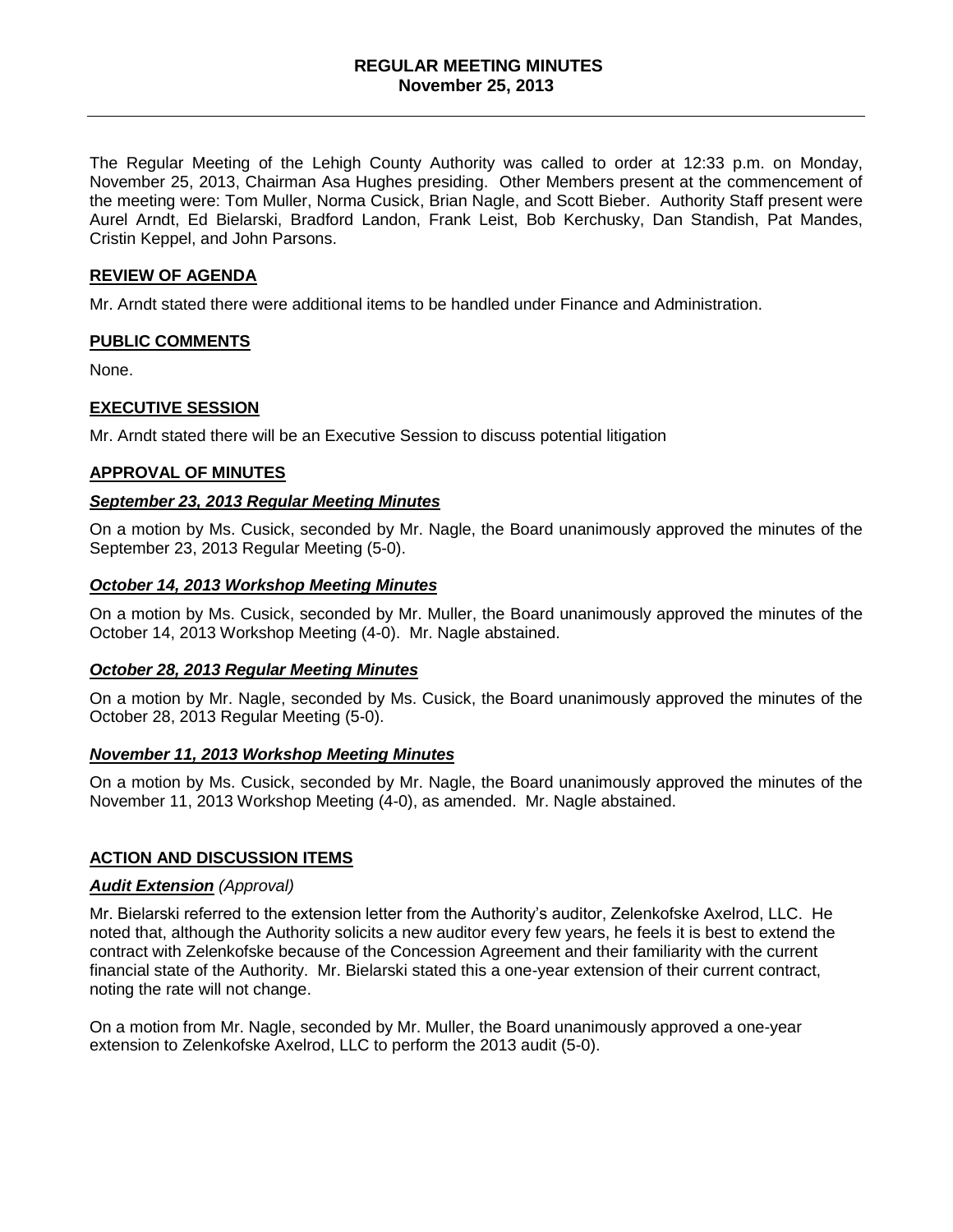### *3 rd Quarter Unaudited Financial Statements*

Mr. Bielarski distributed the 2013 3rd Quarter Unaudited Financial Statements for both the Suburban and City Divisions. He noted that acceptance will be sought in December after the Board has a chance to review the Statements.

## *Highland Court Sinkhole*

Mr. Standish provided a quick update regarding the Highland Court sinkhole earlier in the month. He noted that all customers were back on the system by Thursday, November 13, 2013. He also stated that the customers were very cooperative and the final bill from Joao Bradley is being processed.

# *Allentown Division – WTP Dewatering Building Motor Control Centers – Design Phase (Approval)*

Mr. Leist reviewed the memorandum stating that the sludge dewatering building currently has five (5) motor control centers (MCCs) and all five MCCs have reached the end of their useful life and are all highly corroded due to the corrosive nature of the local environment. LCA desires to relocate the five (5) existing MCCs outside to a Power Zone House, anticipated to be a pre-engineered structure. The only exception to the existing MCC is that the proposed unit will be stainless steel to better withstand the locally corrosive atmosphere. He explained that the proposed MCC shall be designed with sufficient size to allow for future expansion in that area of the WWTP. Among other things, there is the possibility of the construction of a third primary digester and also for the construction of a flow equalization tank to be used as a storage basin during high flow storm events. Mr. Leist explained that this project is required under Section 7 of the Concession Agreement, but funded by the Authority. Some discussion followed.

Mr. Nagle stated the Project Labor Stabilization Agreements are required for projects required by the Concession. He inquired if by approving this project, if it will lock us into such an agreement.

Mr. Leist stated it would not at this time because it is only the design phase for the project.

On a motion from Mr. Muller, seconded by Mr. Nagle, the Board unanimously approved the Professional Services Authorization for CDM Smith, Inc. in the amount of \$144,363 (5-0).

On a motion from Mr. Nagle, seconded by Mr. Muller, the Board unanimously approved a Capital Project Authorization for the Motor Control Centers Design Phase for \$195,363 (5-0).

## **EXECUTIVE SESSION**

The Chairman called for an Executive Session at 1:09 p.m. to discuss potential litigation

The Session ended at 2:09 p.m.

## **SYSTEM OPERATIONS OVERVIEW**

None.

## **STAFF COMMENTS**

Mr. Arndt reminded the Board that during the Concession settlement process, adding City of Allentown representatives to the Board was discussed. He explained that if a nine member Board is desired, then a Resolution to amend the Charter would be necessary.